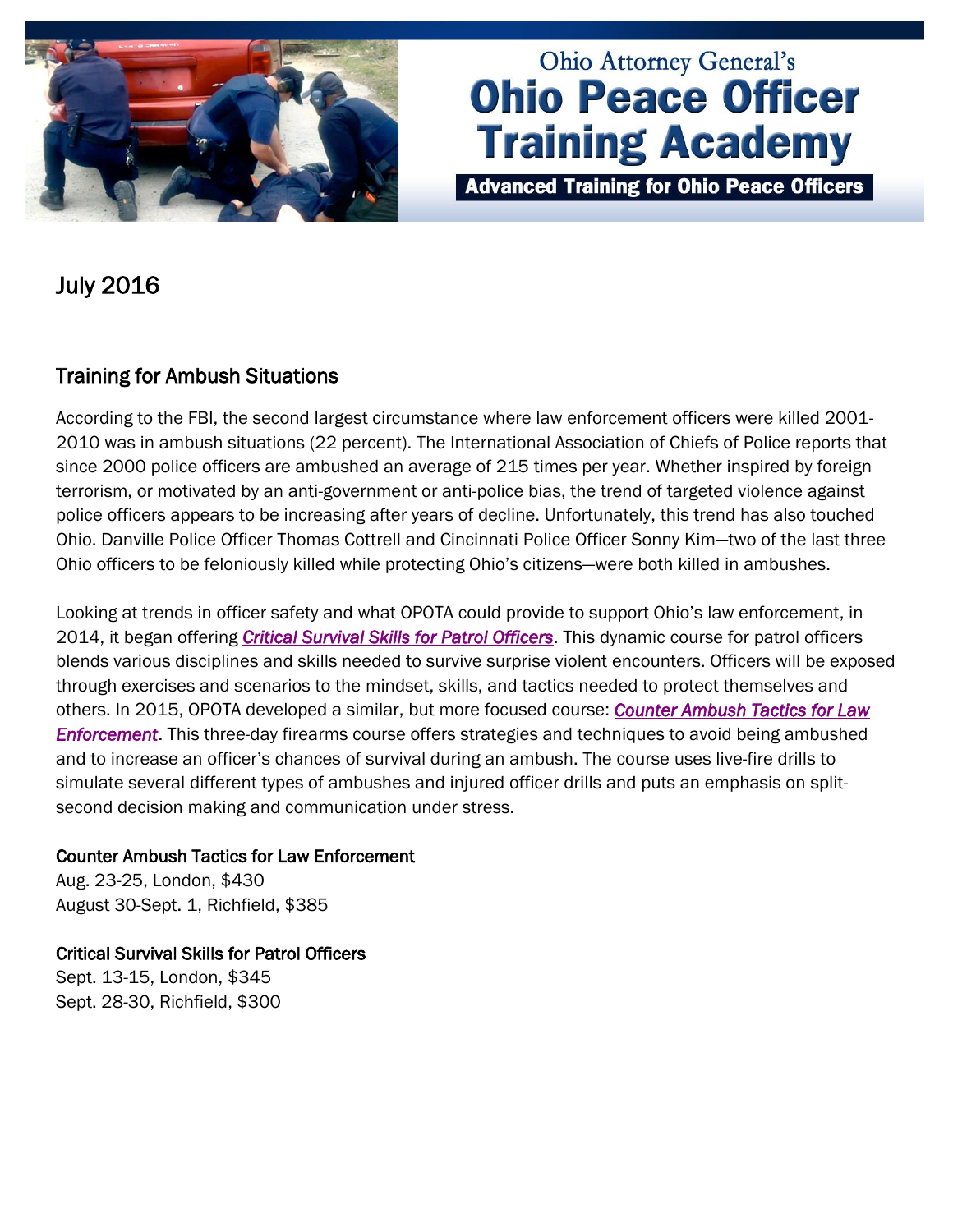## [Targeting Critical Infrastructure](http://www.ohioattorneygeneral.gov/Law-Enforcement/Ohio-Peace-Officer-Training-Academy/Course-Catalog/Course-Categories/Homeland-Security-Courses#OPOTA808)

Attacks on critical infrastructure have become a growing concern for governments, private providers and law enforcement. The United States has based their economic wealth and societal prosperity on several infrastructures. These infrastructures are vital to our day-to-day operations.

The *Targeting Critical Infrastructure* class will provide an overview of what critical infrastructure is, threats that it faces, and law enforcement's role in developing effective threat assessments. We will also discuss how law enforcement must work with other government agencies and the private sector in order to provide the most comprehensive protection.

Sept. 7, 2016 | 8 a.m. - 5 p.m. OPOTA Main Campus 1650 St. Rt. 56 SW London, OH Cost: \$65

### [Downed Officer/Civilian Rescue](http://www.ohioattorneygeneral.gov/Law-Enforcement/Ohio-Peace-Officer-Training-Academy/Course-Catalog/Course-Categories/Firearms-Courses#OPOTA102)

Rescuing a downed officer/civilian who is still in the line of fire is a skill that is not often taught. There may be no time to wait for SWAT or other specialty units if a rescue must take place immediately. This one-day class is designed for the patrol officer and teaches tactics used when a badly wounded officer and/or civilian is still under fire. Live fire practical exercises will include conducting rescue operations, basic responding-officer formations, shield and no-shield rescues, and carrying methods.

Aug. 30, 2016 ǀ 8 a.m. – 5 p.m. OPOTA Main Campus 1650 St. Rt. 56 SW London, OH Cost: \$175

#### [Law Enforcement Duty Knife](http://www.ohioattorneygeneral.gov/Law-Enforcement/Ohio-Peace-Officer-Training-Academy/Course-Catalog/Course-Categories/Patrol-Courses#OPOTA870)

The duty knife is a valuable tool that is carried by many officers for use as a general utility device, for evidence collection, and under certain extreme circumstances even as a life-saving device. These courses are designed to approach the topics of why an officer should carry a duty knife, when and how to functionally use them, and the reasonable articulation of documenting their use.

These courses are vendor neutral, recognizing that there are many brands and types on the market today. In the course, we will address pros and cons to consider while selecting a duty knife that best fits an officer's needs as well as general maintenance and care.

OPOTA is offering both a one-day *Law Enforcement Duty Knife* user course designed to provide officers with fundamental understanding of its use, and also a two-day Law Enforcement Duty Knife Instructor course to give those students valuable information and guidance in taking the information back to their departments to conduct their own in-service type training.